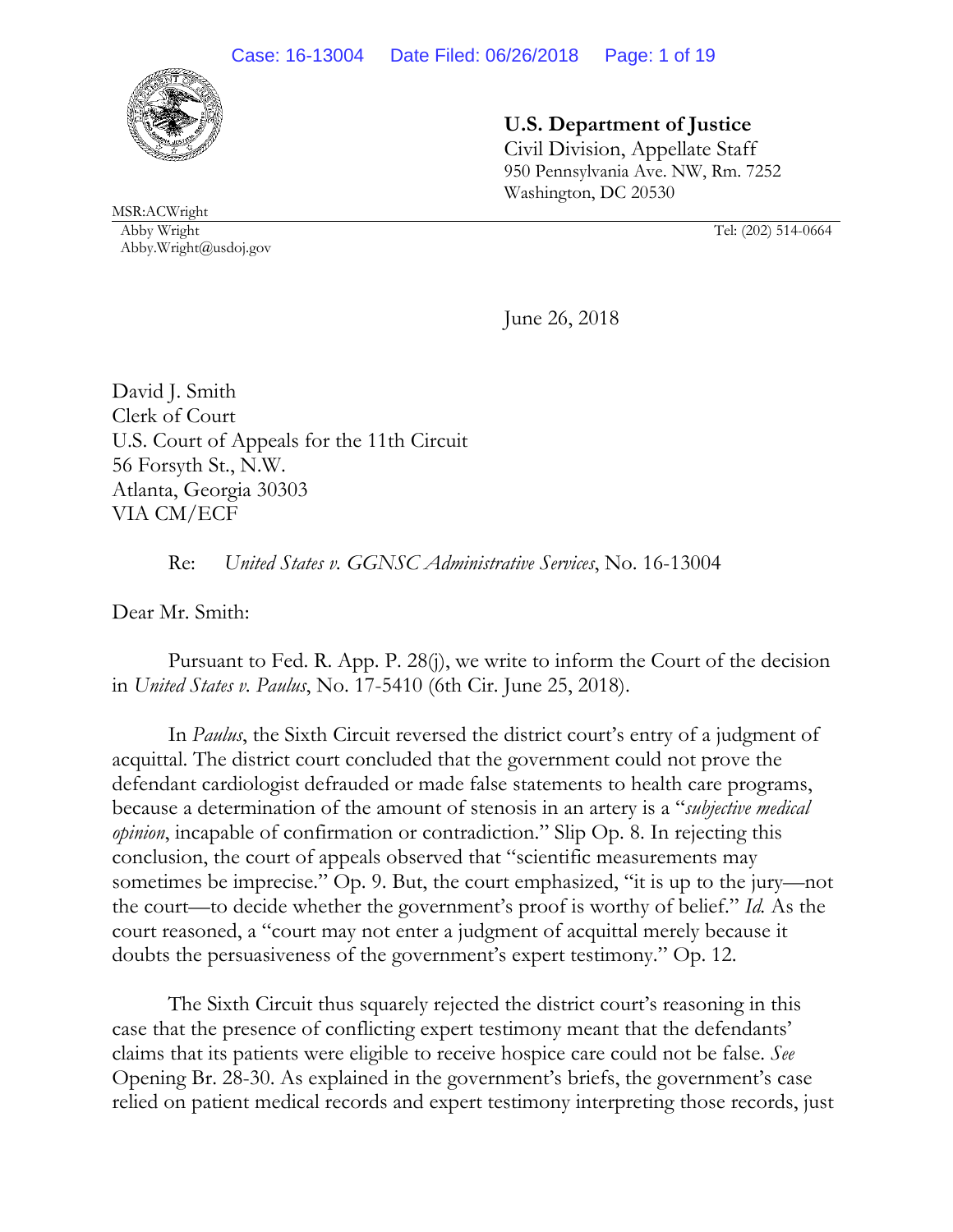as in *Paulus*. Opening Br. 23-25. A jury could properly find, and did in fact find, that defendant submitted false claims based on that evidence, and the evidence was certainly sufficient to defeat entry of summary judgment.

Citing to this case, the Sixth Circuit recognized that evidence of "good faith" medical diagnoses could defeat a fraud claim. Op. 9. But because the district court bifurcated the trial proceedings in this case, the government was not allowed to present evidence regarding, and the jury was never asked to determine, whether clinical judgments were held in good faith. *See* Opening Br. 34-36.

 For the reasons explained in the government's briefs and in *Paulus*, this Court should reverse the district court's grant of summary judgment and vacatur of the jury verdict.

Sincerely,

 /s/ Abby C. Wright Abby C. Wright Counsel for the United States

Enclosures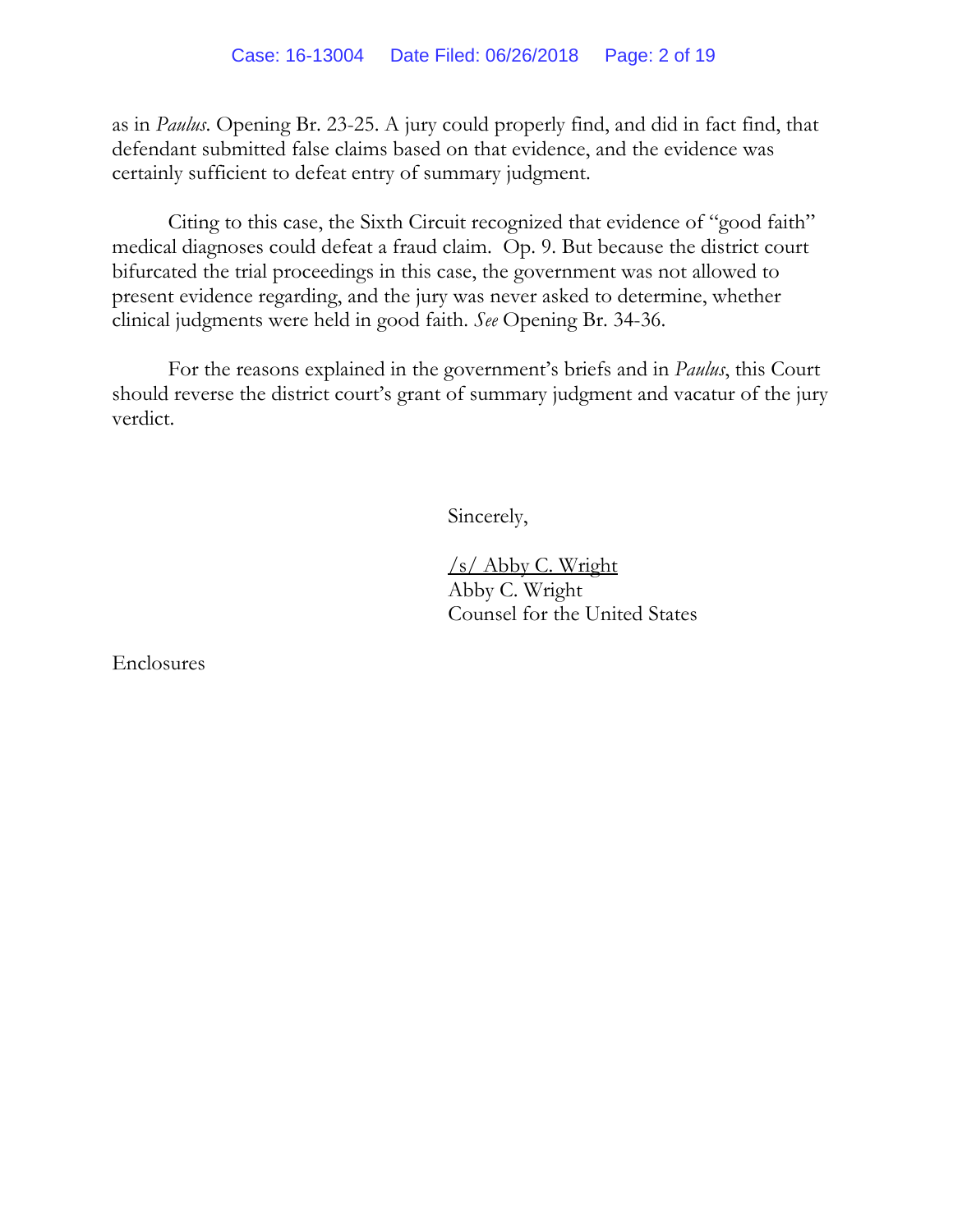Case: 17-5410 Document: 46-2 Filed: 06/25/2018 Page: 1 Case: 16-13004 Date Filed: 06/26/2018 Page: 3 of 19

> RECOMMENDED FOR FULL-TEXT PUBLICATION Pursuant to Sixth Circuit I.O.P. 32.1(b)

> > File Name: 18a0121p.06

## **UNITED STATES COURT OF APPEALS**

#### FOR THE SIXTH CIRCUIT

┐ │ │ │ │ │ │ │ ┘

|<br>|<br>|

UNITED STATES OF AMERICA,

*Plaintiff-Appellant*,

No. 17-5410

*v*.

RICHARD E. PAULUS, M.D.,

*Defendant-Appellee*.

Appeal from the United States District Court for the Eastern District of Kentucky at Ashland. No. 0:15-cr-0015-1—David L. Bunning, District Judge.

Argued: April 26, 2018

Decided and Filed: June 25, 2018

Before: BATCHELDER, McKEAGUE, and GRIFFIN, Circuit Judges. \_\_\_\_\_\_\_\_\_\_\_\_\_\_\_\_\_

#### **COUNSEL**

**ARGUED:** David M. Lieberman, UNITED STATES DEPARTMENT OF JUSTICE, Washington, D.C., for Appellant. Robert S. Bennett, HOGAN LOVELLS US LLP, Washington, D.C., for Appellee. **ON BRIEF:** David M. Lieberman, UNITED STATES DEPARTMENT OF JUSTICE, Washington, D.C., Charles P. Wisdom, Jr., Kate K. Smith, UNITED STATES ATTORNEY'S OFFICE, Lexington, Kentucky, for Appellant. Robert S. Bennett, Michael P. Kelly, Hilary H. LoCicero, HOGAN LOVELLS US LLP, Washington, D.C., C. David Mussetter, MUSSETTER LAW OFFICE, Catlettsburg, Kentucky, for Appellee. Andrew George, BAKER BOTTS L.L.P., Washington, D.C., Nicholas Bourtin, SULLIVAN & CROMWELL LLP, New York, New York, James F. Segroves, HOOPER, LUNDY & BOOKMAN, PC, Washington, D.C., for Amici Curiae.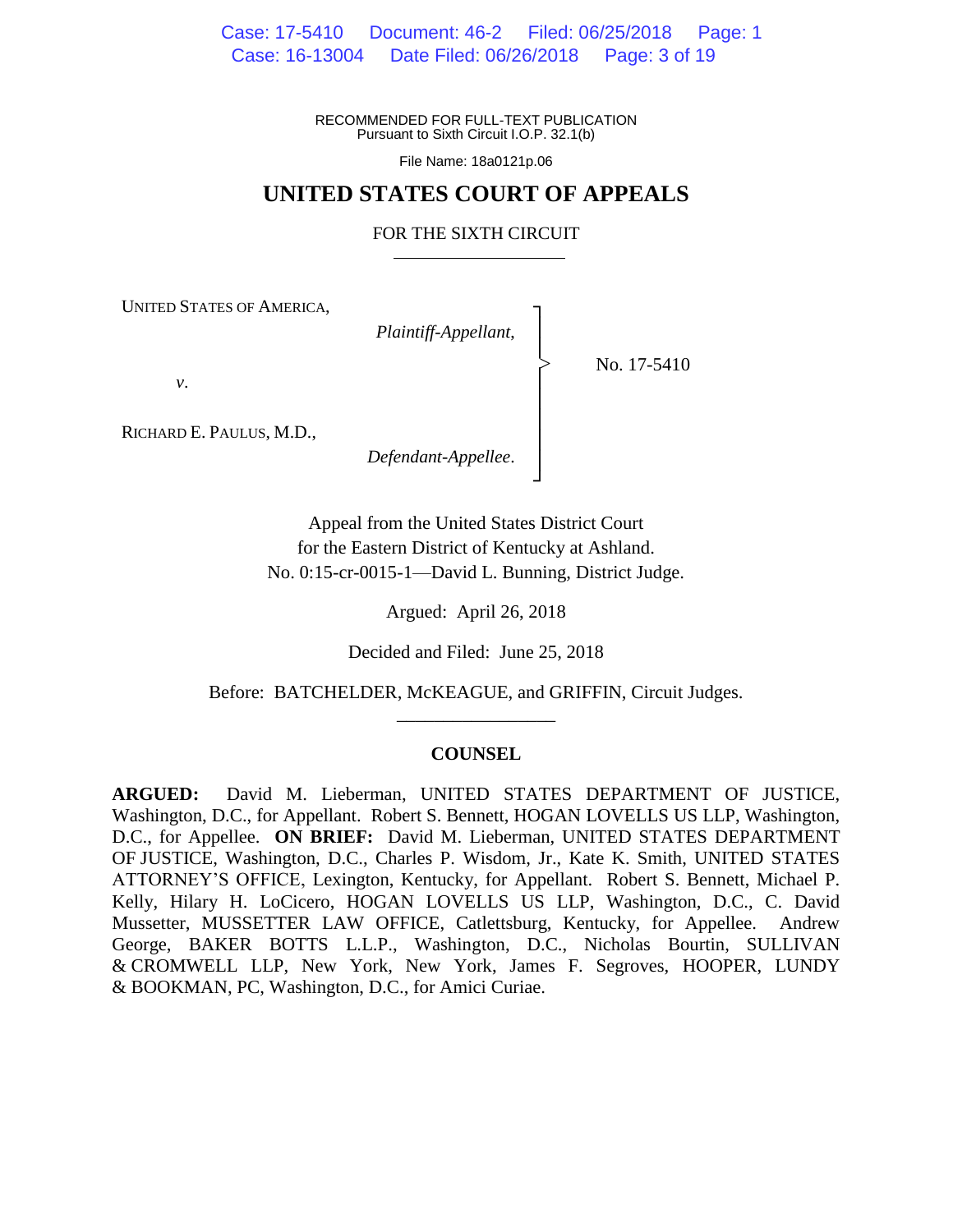# **OPINION** \_\_\_\_\_\_\_\_\_\_\_\_\_\_\_\_\_

\_\_\_\_\_\_\_\_\_\_\_\_\_\_\_\_\_

McKEAGUE, Circuit Judge. Mark Twain once quipped that "there are three kinds of falsehood: lies, damnable lies, and statistics." Dr. Paulus begs to differ and insists that certain statistical estimations cannot be false. As a cardiologist, Paulus interpreted hundreds of angiograms—specialized x-rays that approximate how severely a person's arteries are blocked. A federal jury convicted him of committing healthcare fraud and making false statements, on the theory that he exaggerated the extent of blockages (e.g., noting 80% blockage instead of 30%), so he could perform and bill for unnecessary procedures. The district court entered a judgment of acquittal and conditionally granted a new trial, reasoning that angiogram interpretations are not facts subject to proof or disproof. Because angiogram interpretations cannot be false, the reasoning goes, Paulus could not have lied. We disagree with this premise, and accordingly **REVERSE** the judgment of the district court and **REMAND** for further proceedings.

## **I**

Heart diseases are a leading cause of death in the United States. One major contributor to these ailments is the narrowing of coronary arteries near the heart due to fatty plaque buildup. This case revolves around how doctors measure the severity of that blockage.

## **A**

The arteries near a person's heart gradually narrow as a consequence of aging. An artery becomes narrower as fatty plaque and cholesterol accumulate on the inside of the artery wall. The medical term for this process is "stenosis." Stenosis itself is neither medically significant nor dangerous—many middle-aged people have some level of stenosis that does not impede the heart's ability to pump blood to the body. Problems arise when stenosis becomes more severe. If the artery becomes too narrow, it tends to restrict the amount of blood flowing back into the heart. This can trigger chest pain or pressure, which in turn should prompt a visit to the doctor. If ignored or left untreated, the plaque buildups can rupture and form a clot that completely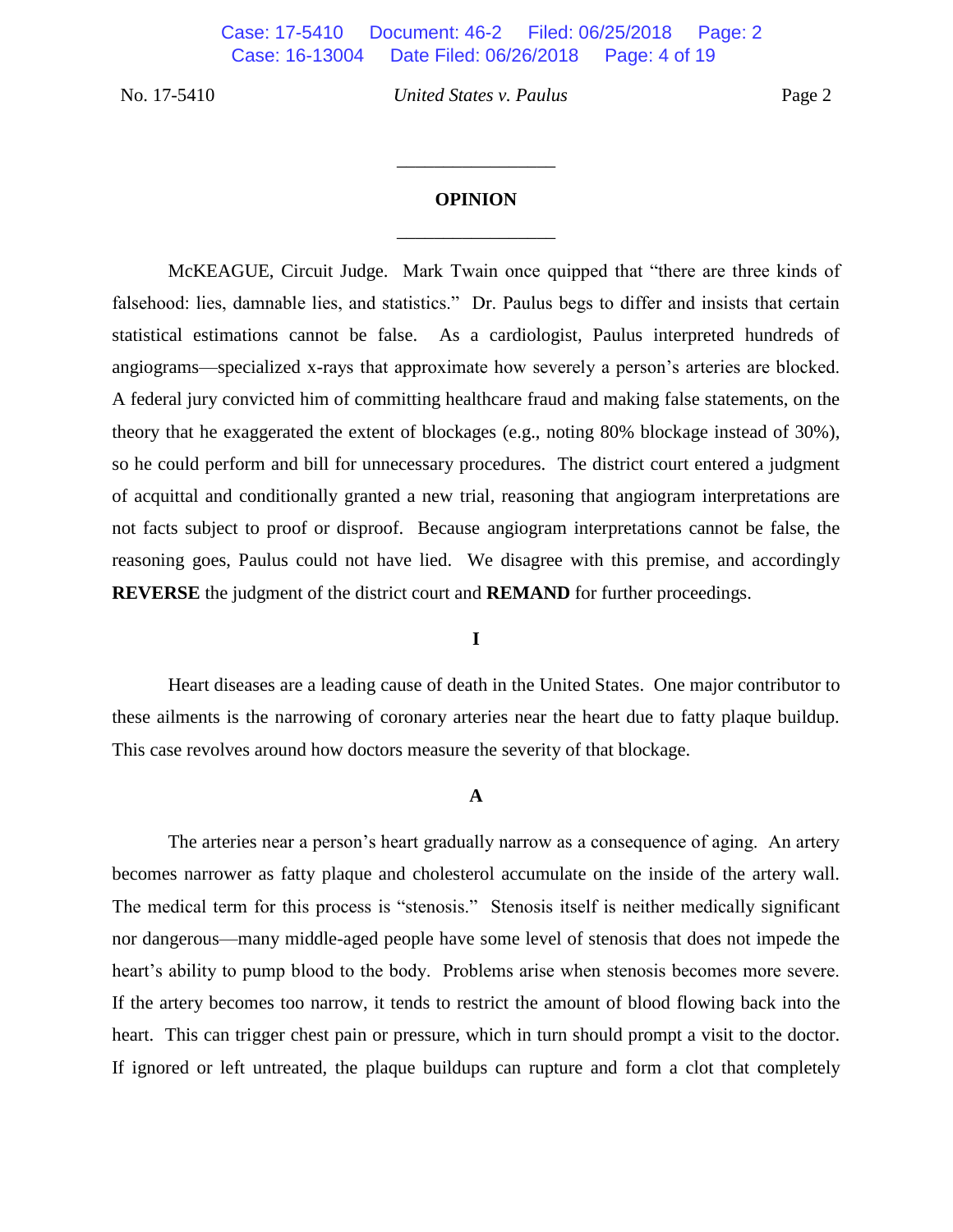blocks blood flow into the heart. The patient then experiences a heart attack, which can quickly be fatal.

No one wants to risk a heart attack. But diagnosing the source of chest pain is complicated and difficult, even for seasoned doctors. There are plenty of other cardiac (and noncardiac) conditions that can mimic the symptoms of severe stenosis. To promote accurate diagnosis and effective treatment, the medical field has developed a battery of tests, each with their own advantages and disadvantages. These include noninvasive Electrocardiograms (EKGs) and Echocardiograms (ECHOs), which use electrical signals and ultrasound waves to measure the heart's integrity. Invasive tests, such as Nuclear Stress Tests (NSTs), require injecting radioactive dye into the bloodstream and then using imaging software to observe blood flow through the cardiac system.

When these tests indicate that the pain is coming from the heart, additional tests can be done to determine whether stenosis is the culprit. One of those tests is an invasive procedure called cardiac catheterization, which produces images known as angiograms. A doctor obtains an angiogram by threading a catheter up through a person's blood vessels and injecting contrast dye into the arteries near the heart. The doctor then takes an x-ray of the area, which permits a cardiologist to estimate how severe the blockage is. Catheterization is riskier than performing EKGs, ECHOs, or NSTs, due to the insertion of a foreign object (the catheter) into a blood vessel.

If the angiogram shows at least 70% blockage, the accepted standard of medical care allows a doctor to insert a stent with no further testing. A stent is a small mesh cylinder that props the artery open to increase blood flow. Stents can improve blood flow and help prevent heart attacks, but they cannot cure stenosis or prevent its progression. Moreover, stents are permanent, and the procedure has been known to cause dangerous bleeding or blood clots in some cases. But when a patient's blood vessels are narrowed by 70% or more, the risk of a heart attack or stroke caused by the stenosis is more severe than any risks posed by the stenting procedure.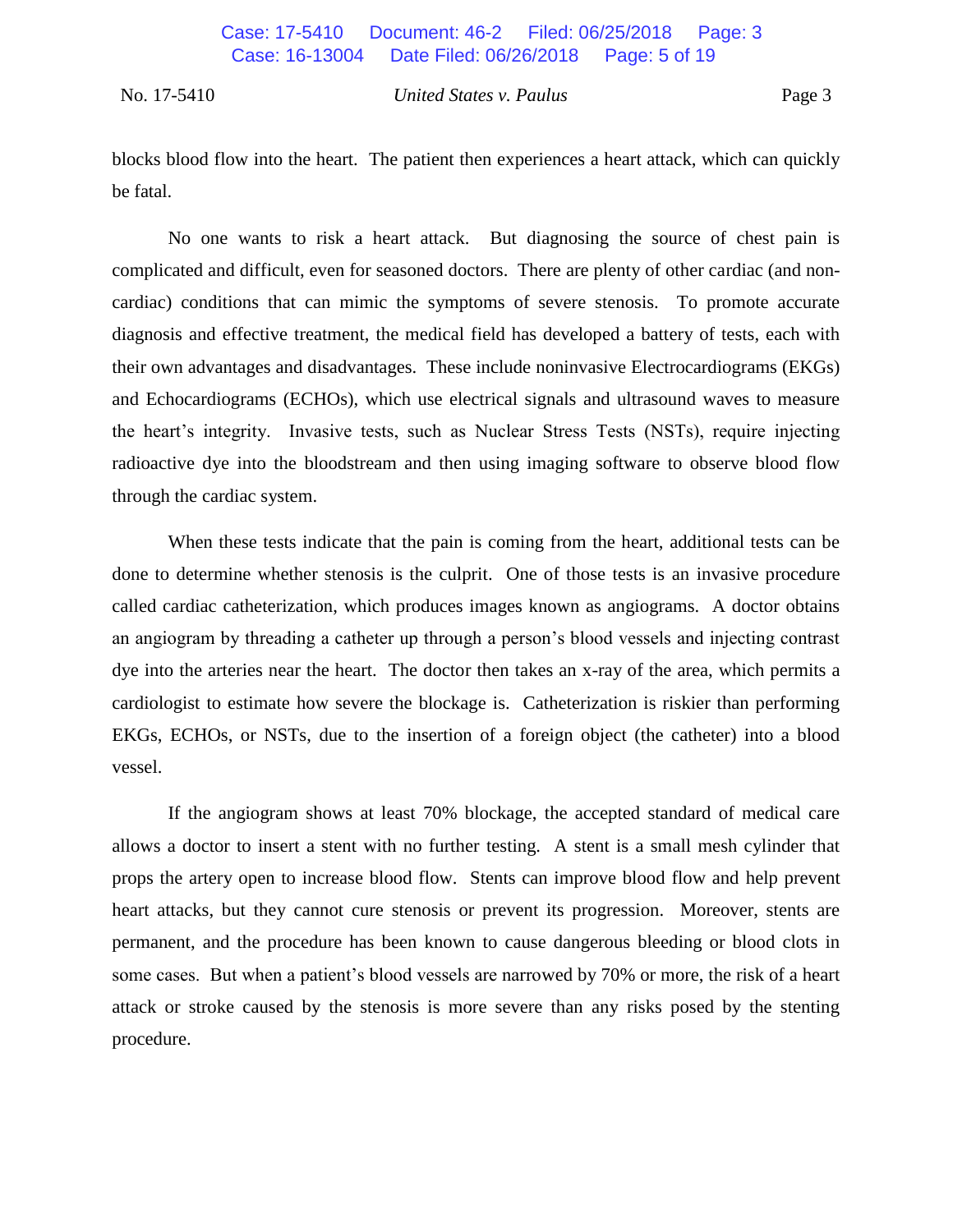Cardiologists also consider a blockage between 50% and 70% to be troubling. However, because angiograms are sometimes inconclusive in this range, the medical consensus appears to be that a stent is justified at these levels only if other testing (such as an intra-vascular ultrasound, or IVUS) confirms that the stenosis is dangerous to the patient. If the blockage is less than 50%, then the problem does not typically justify the risks involved in placing a stent.

Part of the difficulty with angiograms is that they can be interpreted differently by different cardiologists. At trial, the government's experts acknowledged that the "inter-observer variability" between two cardiologists would generally be between 10% and 20%, meaning that one doctor might record 60% stenosis while the other observed 80% stenosis. Apparently, the variances are most pronounced in the "intermediate" stenosis range (between 50 and 70 percent). However, the government's experts reiterated that a cardiologist should rarely commit a larger error, such as recording a 40% blockage as a 70% blockage, due to the qualitative medical difference between mild, intermediate, and severe blockage.

This relative confidence in angiogram interpretation has not gone unchallenged. Paulus and one of the *amici* in this case cite several studies where inter-observer variability was much larger. *See* Leonard M. Zir, et al., *Interobserver Variability in Coronary Angiography*, 53 CIRCULATION 627, 627–29 (1976) (40 angiograms) (reporting 24 instances with interobserver variability of 40% or greater and 10 instances where variability exceeded 90%); Miguel E. Sanmarco, et al., *Reproducibility of a Consensus Panel in the Interpretation of Coronary Angiograms*, 96 AM. HEART J. 430, 430–32 (1978) (14 angiograms) (reporting that, out of fourteen four-doctor panels who viewed the same angiogram seven months apart, six of them varied between 75% and 100% between the first and the second reading); Ernest N. Arnett, et al., *Coronary Artery Narrowing in Coronary Heart Disease*, 91 ANNALS OF INTERNAL MEDICINE 350, 354 (1984) (reporting variability of 40% and higher); Lucian L. Leape, et al., *Effect of Variability in the Interpretation of Coronary Angiograms*, 139 AM. HEART J., 106, 111 (2000) (reporting some instances where cardiologists disagreed by between 39% and 100% on the blockage shown by an angiogram).

Paulus contends that these studies show that he could not have made a false statement when interpreting the relevant angiograms.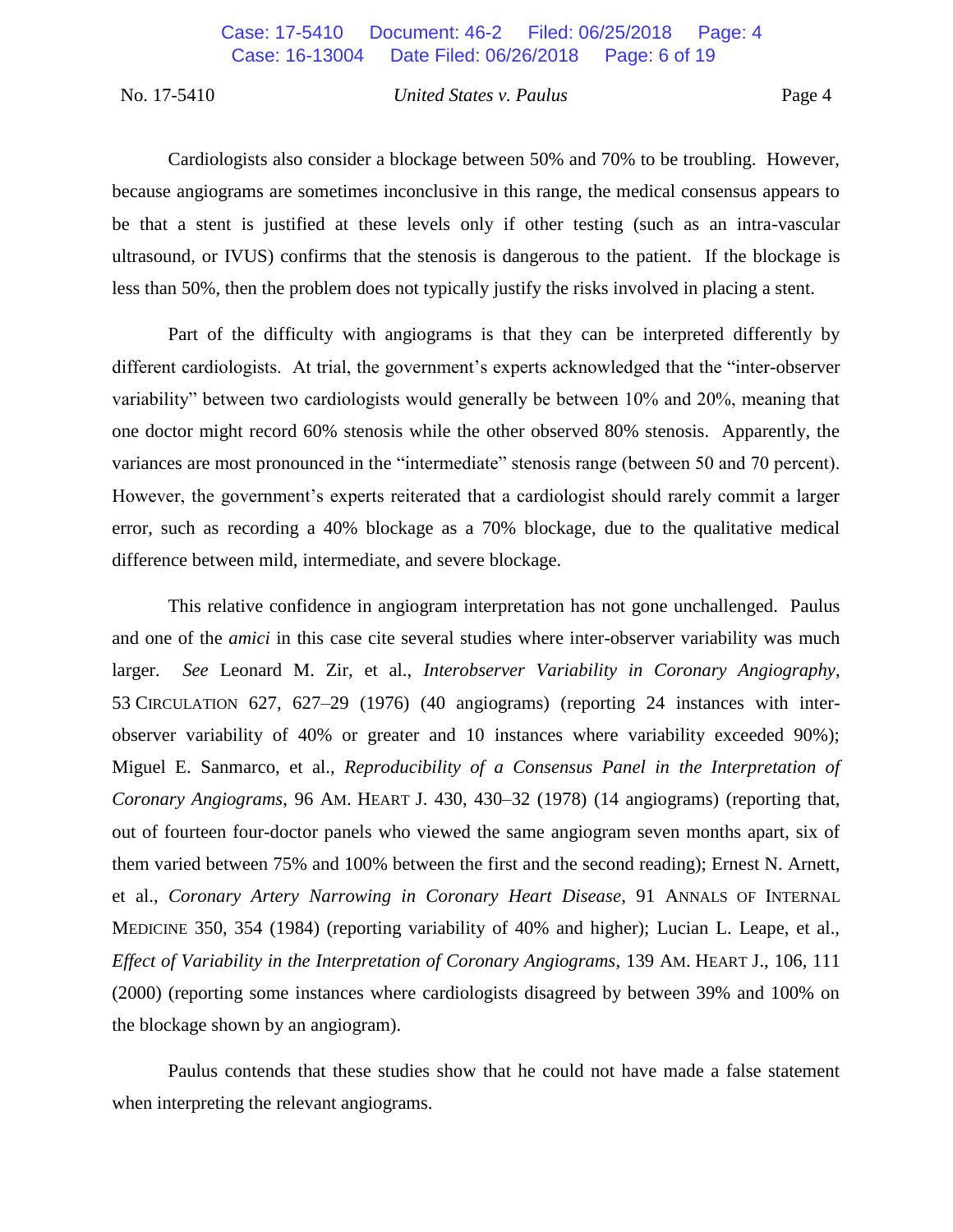**B**

Dr. Paulus was a well-known cardiologist at King's Daughters Medical Center (KDMC) in Ashland, Kentucky. During his practice, he routinely billed both private and public insurers for his services.

There is no dispute that Dr. Paulus was a workhorse. On a normal day, he would usually perform more angiograms than his colleagues would on their busiest day. This "astronomical" amount of work made Paulus first in the nation for the total amount billed to Medicare for these procedures. Paulus was rewarded for his efforts: His annual salary clocked in at around \$2.5 million, well above the cutoff for the top quarter of cardiologists, who are paid around \$665,000 annually. This salary was driven, in part, by KDMC's per-procedure compensation package, which rewarded Paulus according to the number of procedures he performed.

Paulus's productivity did not go unnoticed. In 2008, the U.S. Department of Health and Human Services received an anonymous complaint that Paulus was defrauding Medicare and Medicaid by performing medically unnecessary procedures. *See* 42 U.S.C. §§ 1320c-5(a)(1),  $1395y(a)(1)$ . Specifically, the complaint alleged that Paulus would place stents into arteries that were not blocked, with the approval and encouragement of KDMC. The agency referred the matter to one of its anti-fraud contractors, which noticed Paulus's abnormally high billing volume and selected nineteen of his angiograms for a medical audit. The cardiologist who performed the audit concluded that in seven of these cases, the blockage was insufficient to warrant a stent. Based on these results, Medicare denied reimbursement for those procedures and continued investigating Paulus.

Subsequently, Anthem Blue Cross, a private insurer, did its own review of Paulus's angiograms. Out of eleven randomly selected angiograms, Anthem's auditor concluded that at least half the stents ordered by Paulus were not medically necessary. Specifically, the auditor noted that although Paulus reported stenosis of 70% or greater, the angiograms showed only 50% stenosis—and sometimes far less than that. These blockages were, in the opinion of Anthem's cardiologist, "not clinically relevant."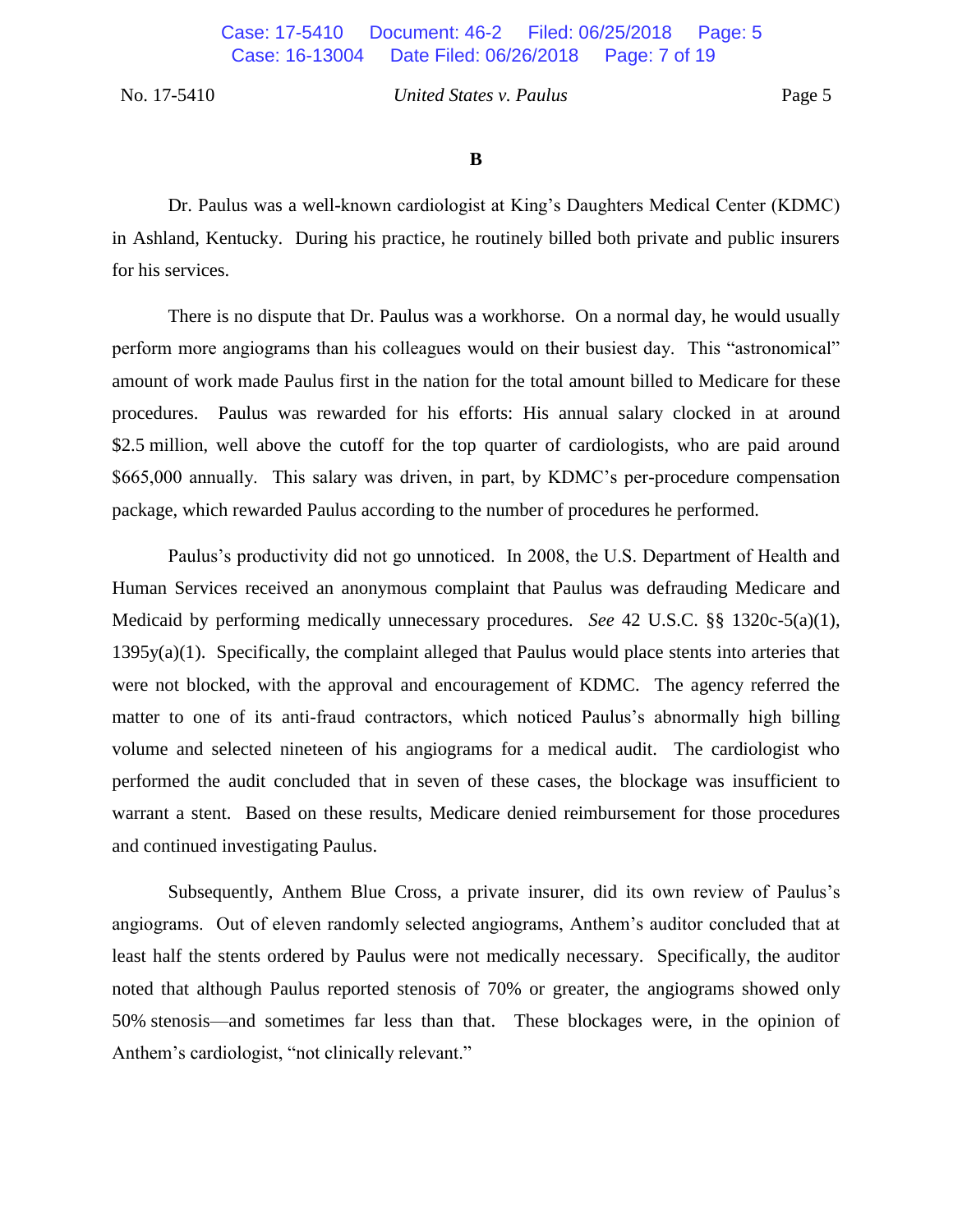In 2012, a neurologist at KDMC sent an anonymous letter to the Kentucky Board of Medical Licensure (KBML) making similar accusations. The Board responded by investigating and subpoenaing records from KDMC, including fifteen angiograms. These records were provided to a cardiologist at the University of Kentucky for a similar medical audit. He, too, concluded that Paulus had diagnosed these patients with severe stenosis where none was apparent from the angiograms. Paulus denied these accusations, but since he had retired, he voluntarily surrendered his medical license to end the inquiry.

## **C**

Eventually, these allegations made their way to a federal grand jury. Paulus was subsequently indicted for committing healthcare fraud and making false statements to healthcare benefit programs. Paulus moved to dismiss the indictment, claiming that it failed to state an offense. The district court denied the motion, rejecting Paulus's argument that (as a matter of law) angiogram interpretations could not be true or false. Later, Paulus filed several *Daubert*  motions, claiming that the angiogram images used by the government's experts were of lesser quality than the ones he viewed, and in any event, that the government's experts did not clear *Daubert*'s reliability hurdles. The court also denied this motion, holding that the images were acceptable copies under Rule 1003 and finding that the opinions were at least minimally reliable under *Daubert*. It noted, however, that Paulus could attack the credibility of the opinions before the jury.

Paulus's trial lasted for twenty-seven days—twenty-three days of trial and four days of deliberations. The jury convicted Paulus on ten false-statement counts and on the healthcare fraud count. It acquitted him on five false-statement counts.

The government's case rested primarily on the testimony of nine doctors. Three of them were called with the express purpose of offering expert testimony. Dr. Ragosta was apparently retained for the trial. However, Dr. Morrison was the auditor for Anthem; Dr. Moliterno was the auditor for the Kentucky Medical Board. The other six doctors were cardiologists who either worked with Paulus in the past or had treated his patients. These six doctors testified both about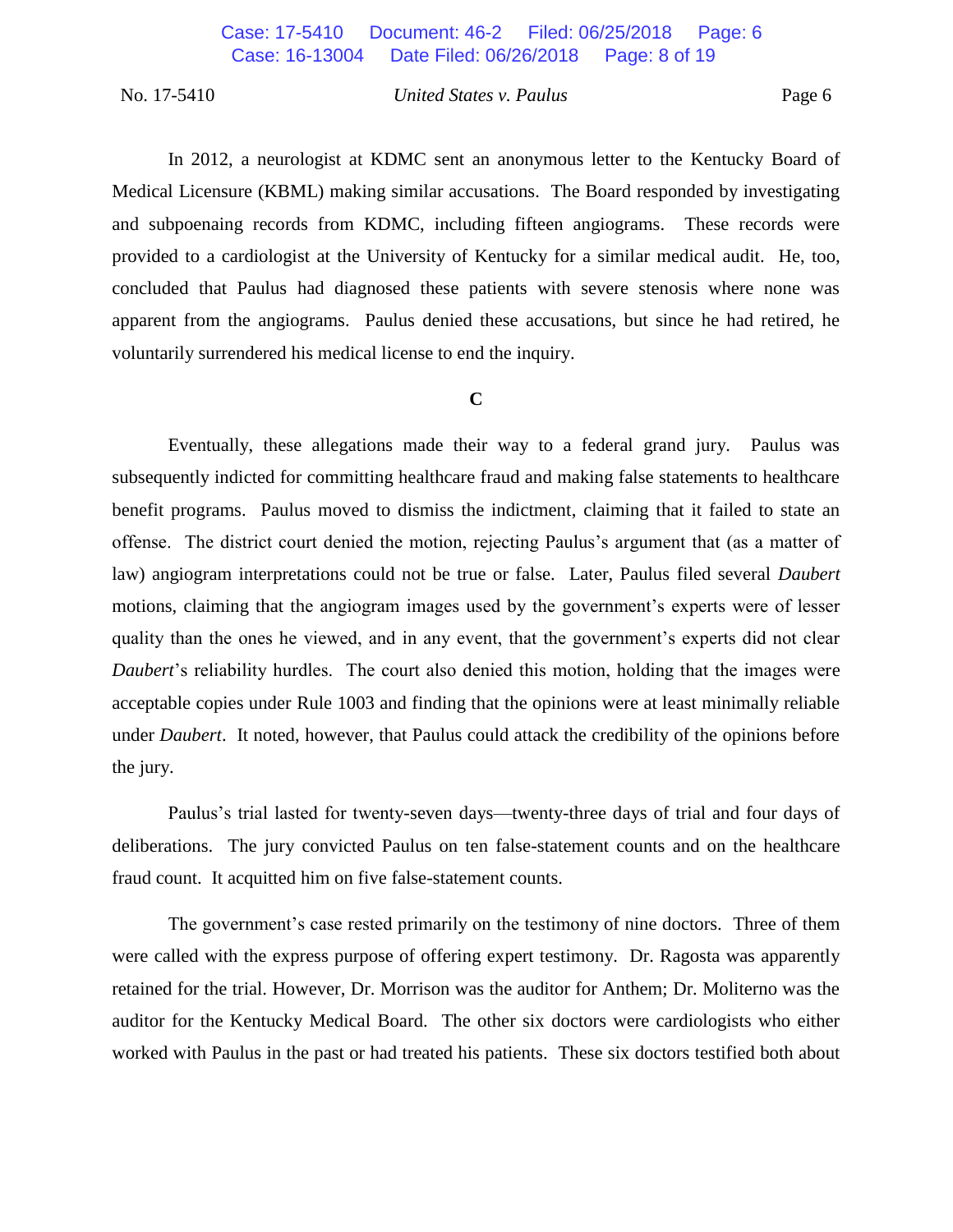matters of fact and offered some limited medical opinions. Their conclusions are summarized in the table below:

| <b>Witness (sample size)</b> | <b>Trial Opinion</b>   | Paulus's           | <b>Witness Conclusions</b>            |
|------------------------------|------------------------|--------------------|---------------------------------------|
|                              | Covered:               | <b>Conclusions</b> |                                       |
| Ragosta (250-300             | 62 angiograms          | 70% or more        | No more than 40% blockage;            |
| procedures)                  |                        | blockage           | patients did not need stents          |
| Morrison (11 files           | 4 angiograms           | 70% or more        | Three patients with less than 50%     |
| from Anthem)                 |                        | blockage           | stenosis; the fourth had no blockage  |
| Moliterno (15                | 6 angiograms           | 70% or more        | All patients had less than 50%        |
| angiograms                   |                        | blockage in        | blockage; considered "trivial" or     |
| subpoenaed by KBML           |                        | each instance      | "mild" stenosis                       |
| Touchon (20-30               | $5-10$                 | Blockage           | All patients had less than 50%        |
| former Paulus                | angiograms             | warranted a        | blockage                              |
| patients)                    |                        | stent              |                                       |
| Studeny (20-50 former        | 20 angiograms          | Blockage           | None of the patients' blockages       |
| Paulus patients)             |                        | warranted a        | warranted a stent                     |
|                              |                        | stent              |                                       |
| <b>Shah</b> (former Paulus   | Witnessed              | Blockage           | No severe blockage in the arteries;   |
| colleague) (less than        | "several"              | warranted a        | patients did not need stents          |
| 10 patients)                 | angiograms             | stent              |                                       |
| Kelleman (former             | <b>Treated several</b> | Blockage           | Arteries did not have any             |
| colleague)                   | patients while         | warranted a        | significant stenosis                  |
|                              | Paulus was             | stent              |                                       |
|                              | unavailable            |                    |                                       |
| Ali (reviewed "a few"        | 3 angiograms           | 70% or more        | Arteries lacked significant stenosis, |
| angiograms)                  |                        | blockage in        | 70% was "highly inappropriate"        |
|                              |                        | each instance      |                                       |
| Elesber (reviewed a          | "substantial           | Blockage           | Patients had 10-20% stenosis and      |
| "substantial number"         | number"                | warranted a        | did not need a stent                  |
| of angiograms)               |                        | stent              |                                       |

The government called other witnesses to reinforce the inference drawn by these doctors—namely, that Paulus systematically exaggerated the amount of blockage he saw on the angiograms. This testimony included several former patients and an analysis of Paulus's financial records. The district court set aside the ensuing guilty verdicts and entered a judgment of acquittal on the grounds that the government had not proven fraudulent intent or a false statement. It also conditionally granted Paulus's motion for a new trial. The government appeals both orders. We have jurisdiction under 28 U.S.C. §§ 1291 and 3731.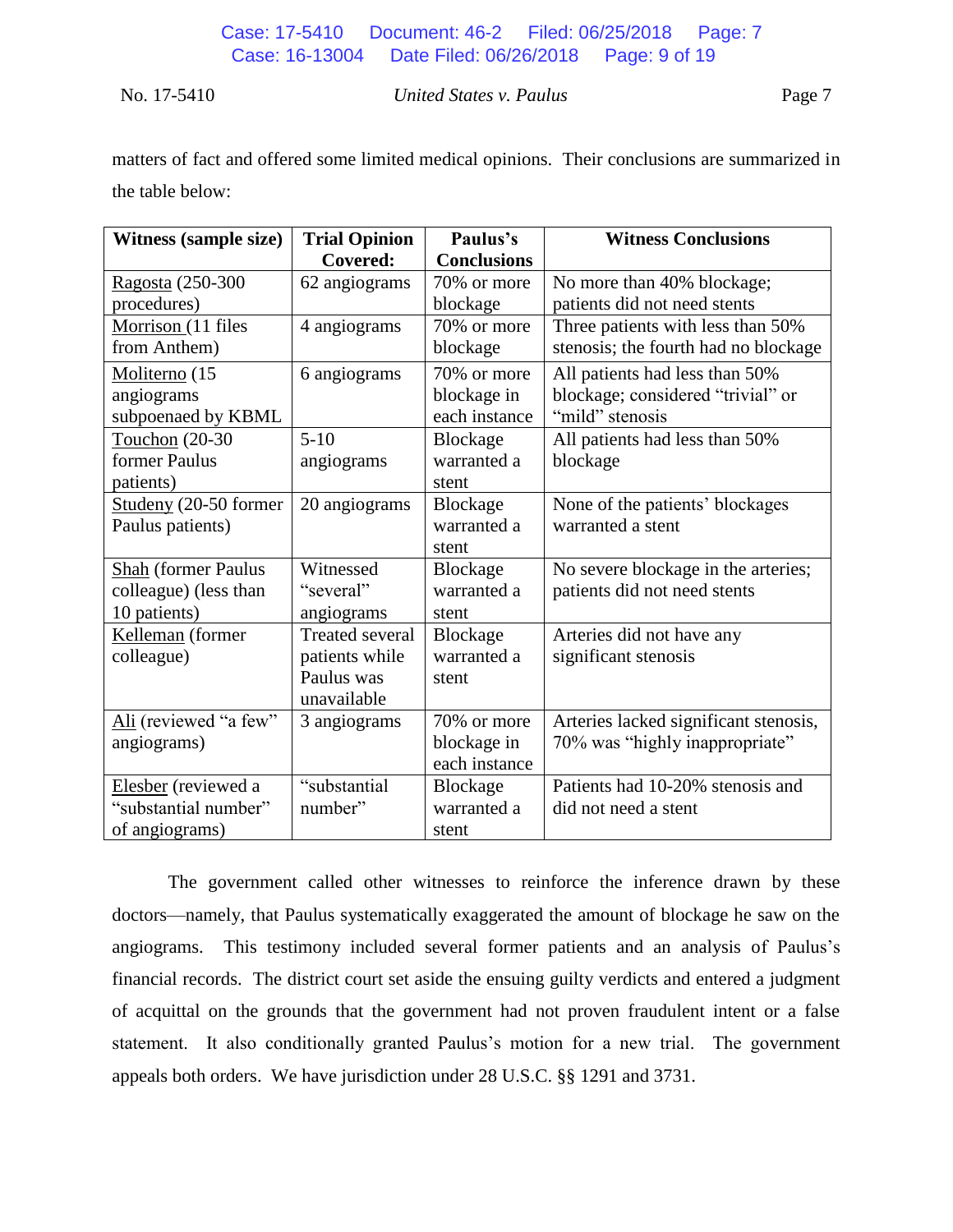## **II**

There are two issues presented by this appeal. First, the government contends that the district court erred in granting a post-verdict judgment of acquittal. Second, the government argues that the order granting a new trial must be set aside because it is based on the same erroneous reasons supporting the judgment of acquittal. We agree with the government on all counts. We therefore reverse the judgment of acquittal, vacate the order granting a new trial, and remand for further proceedings not inconsistent with this opinion.

#### **A**

A district court may enter a judgment of acquittal if the government's proofs are legally insufficient to sustain a conviction. Fed. R. Crim. P. 29. In resolving this question, the court must view the evidence "in the light most favorable to the prosecution," and may not enter a judgment of acquittal if "*any* rational trier of fact could have found the essential elements of the crime beyond a reasonable doubt." *United States v. Persaud*, 866 F.3d 371, 380 (6th Cir. 2017) (emphasis in original). Therefore, courts may not "independently weigh[] the evidence, nor judge[] the credibility of witnesses." *United States v. Talley*, 164 F.3d 989, 996 (6th Cir. 1999). This rule applies with equal force to the testimony and conclusions of the government's expert witnesses. *Persaud*, 866 F.3d at 383. We exercise de novo review over these questions—like the district court, we only ask whether a rational trier of fact could return a guilty verdict. *United States v. Fisher*, 648 F.3d 442, 450 (6th Cir. 2011). If so, the verdict must stand.

The district court held that the government failed to prove falsity and fraudulent intent, both of which are essential elements of the crimes charged. *See* 18 U.S.C. §§ 1035(a)(2), 1347. It reasoned that that the "degree of stenosis" (i.e., artery blockage as measured by an angiogram) "is a *subjective medical opinion*, incapable of confirmation or contradiction." It based this ruling on "evidence presented at trial" showing that "interpreting angiograms is a difficult task" and that "cardiologists frequently disagree with one another regarding the degree of stenosis." Since Paulus's interpretations of his angiograms could not be "subject to proof or disproof," the district court concluded that they could be neither false nor fraudulent.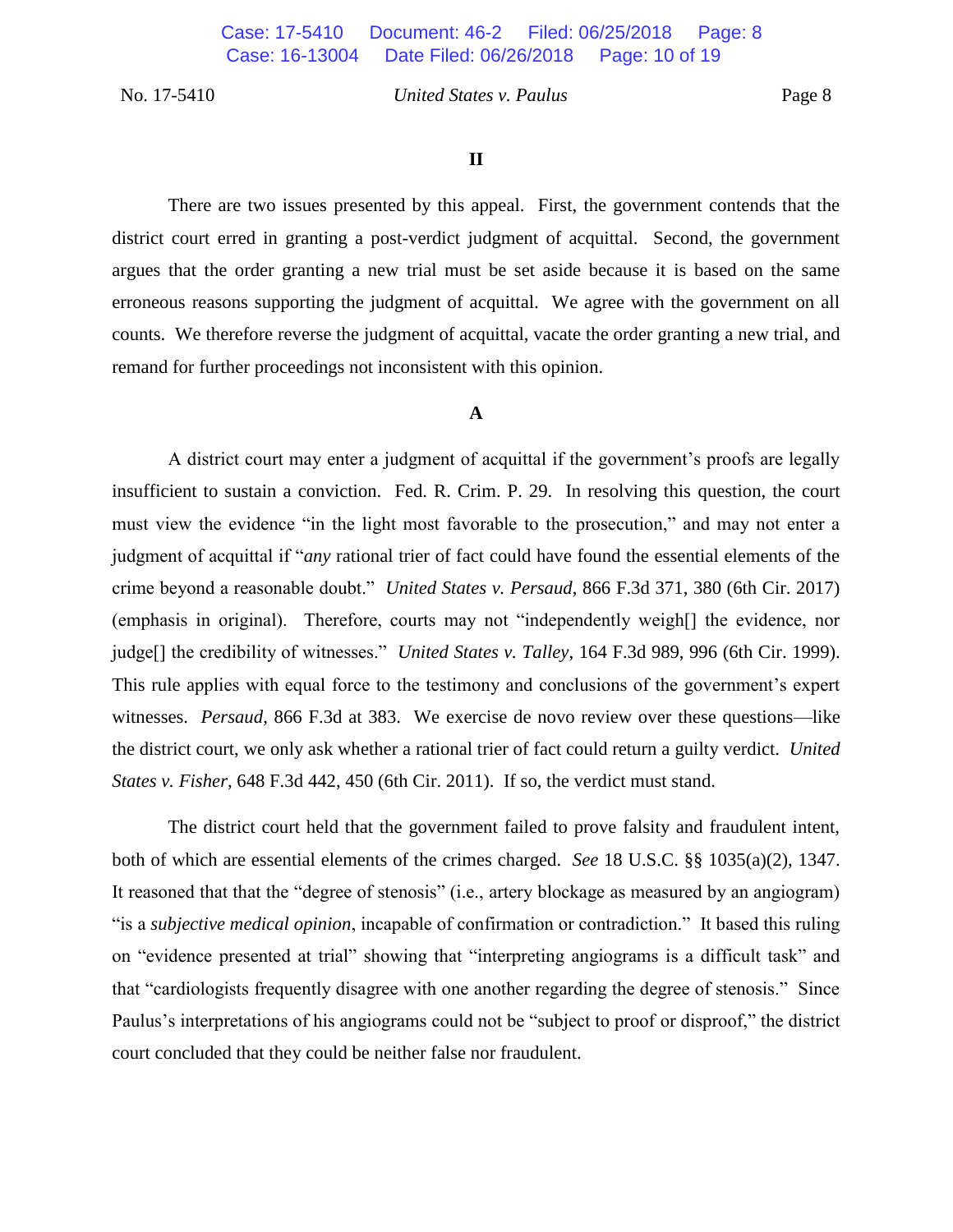We resolved this exact issue less than a year ago, albeit after the district court here had issued its decision. *Persaud*, 866 F.3d at 383.We believe we were clear then, but we make it explicit now: The degree of stenosis *is* a fact capable of proof or disproof. A doctor who deliberately inflates the blockage he sees on an angiogram has told a lie; if he does so to bill a more expensive procedure, then he has also committed fraud. Even state-of-the-art scientific measurements may sometimes be imprecise. But in these circumstances, it is up to the jury—not the court—to decide whether the government's proof is worthy of belief. *See Persaud*, 866 F.3d at 383; *Daubert v. Merrell Dow Pharms.*, 509 U.S. 579, 596 (1993). For this reason, the jury's verdict must be reinstated.

Although *Persaud* controls the outcome here, we pause to make sure the standard is clear. The false-statement and fraud statutes require proof, beyond a reasonable doubt, that the defendant made a statement "capable of confirmation or contradiction." *United States v. Kurlemann*, 736 F.3d 439, 445 (6th Cir. 2013). When the government "demonstrates that the asserted proposition is untrue," it has shown that the defendant made a false statement and has proven one element of the offense. *United States v. Waechter*, 771 F.2d 974, 978 (6th Cir. 1985) (interpreting 18 U.S.C. § 1010). Ordinarily, facts are the only item that fits in this category; opinions—when given honestly—are almost never false. *See, e.g.*, RESTATEMENT (SECOND) OF TORTS §§ 538A, 539; *Gertz v. Robert Welch, Inc.*, 418 U.S. 323, 339 (1974) ("[T]here is no such thing as a false idea.").

But opinions are not, and have never been, completely insulated from scrutiny. At the very least, opinions may trigger liability for fraud when they are not honestly held by their maker, or when the speaker knows of facts that are fundamentally incompatible with his opinion. RESTATEMENT (SECOND) OF TORTS § 539(1)(a); *see also United States v. AseraCare, Inc.*, 176 F. Supp. 3d 1282 (N.D. Ala. 2016) (holding that certain good-faith medical diagnoses by a doctor cannot be false). Thus, although it takes the form of a pure opinion, "a statement that a bond is a good investment, even though made by a person attempting to sell it, is a fraudulent misstatement . . . if the vendor knows that the interest on the bond has for years been in default and the corporation that issued it is now in the hands of a receiver." RESTATEMENT (SECOND) OF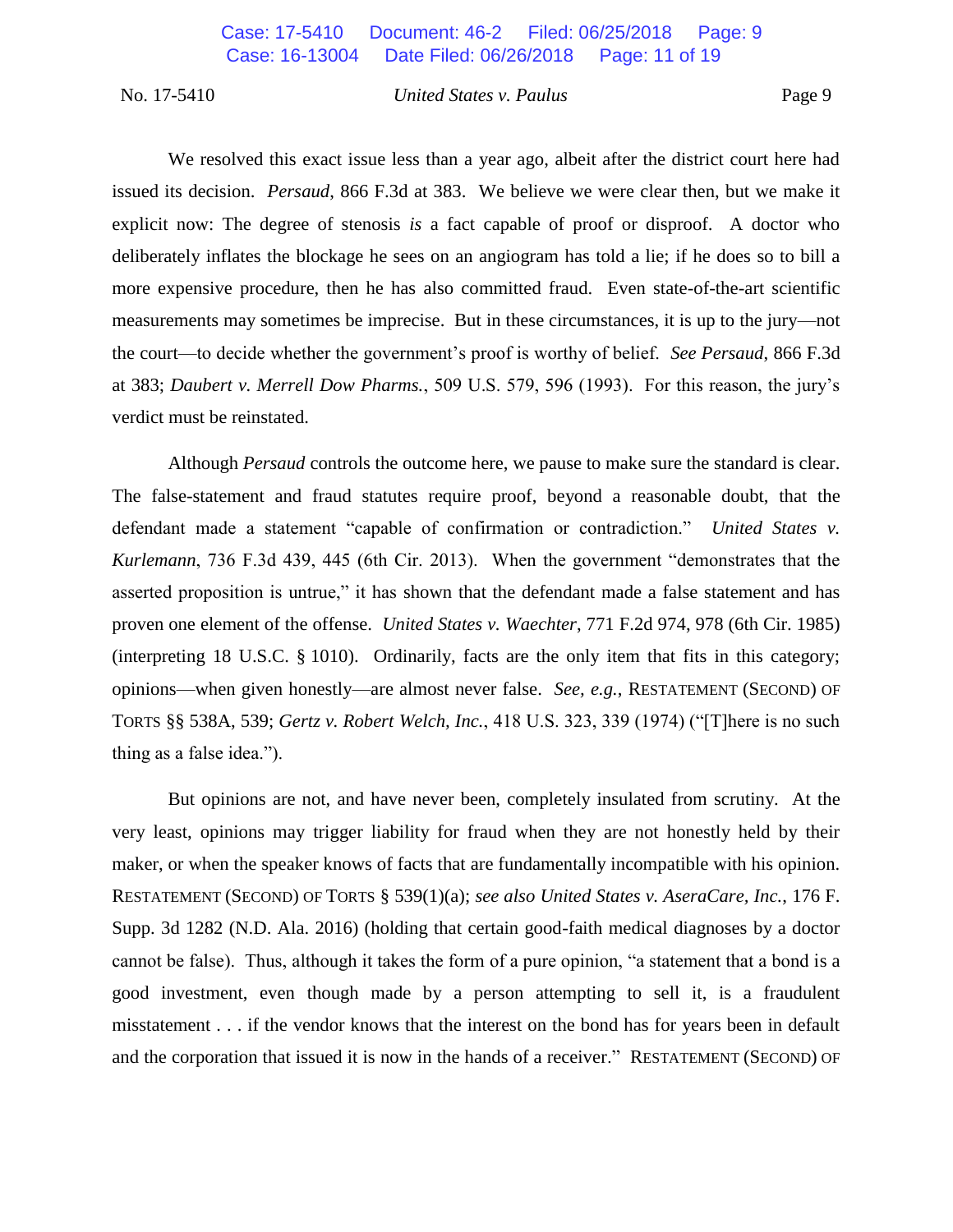TORTS § 539, cmt. *a*. So too, when the maker of an opinion does not believe what he or she is saying—in such a case, the speaker has falsely represented their own state of mind.

#### **B**

For this reason, we think it is clear that Paulus was convicted for misrepresenting facts, not giving opinions. Paulus was charged with lying about the results of the angiograms he conducted and using those lies to bill the taxpayers for unnecessary stenting procedures. Angiograms exist to measure the blockage of coronary arteries. Excessive blockage of coronary arteries routinely leads to serious heart problems and can ultimately trigger a heart attack. *Persaud*, 866 F.3d at 374–75; R. 203, Dr. Ragosta Testimony, PID 4963–64. The blockage cannot be witnessed by the naked eye, but we have no doubt that a coronary artery blockage "actually exists" as "an aspect of reality." *Fact*, BLACK'S LAW DICTIONARY (10th ed. 2014); *Persaud*, 866 F.3d at 374–75; R. 203, Dr. Ragosta Testimony, PID 4955–67; *Heart Disease Facts*, CTRS. FOR DISEASE CONTROL & PREVENTION, www.cdc.gov/heartdisease/facts.htm; *Coronary Artery Disease*, MAYO CLINIC, www.mayoclinic.org/diseases-conditions/coronaryartery-disease/symptoms-causes/syc-20350613. Indeed, it would be an insult to common sense and the practice of medicine to say that Paulus was not measuring facts (or attempting to do so) when he conducted the angiograms at issue here.

In other words, though we would never fault a doctor for simply misreading an angiogram, that is not the government's case here. Rather, the government claims that Paulus repeatedly and systematically saw one thing on the angiogram and consciously wrote down another, and then used that misinformation to perform and bill unnecessary procedures. The difficulty of interpreting angiograms has no bearing on the capacity of these statements to be false.

The difficulty is, instead, that the government might have a hard time proving that Paulus saw one thing but willfully recorded another. We have no reason to disbelieve the arguments made by Paulus and amici that different doctors can interpret the same angiogram differently—sometimes much, much differently. Words can prove similarly confounding. *See, e.g.*, *Muscarello v. United States*, 524 U.S. 125 (1998); *Heimer v. Companion Life Ins. Co.*, 879 F.3d 172 (6th Cir. 2018); *United States v. Marshall*, 908 F.2d 1312 (7th Cir. 1990). It would not be unreasonable if, faced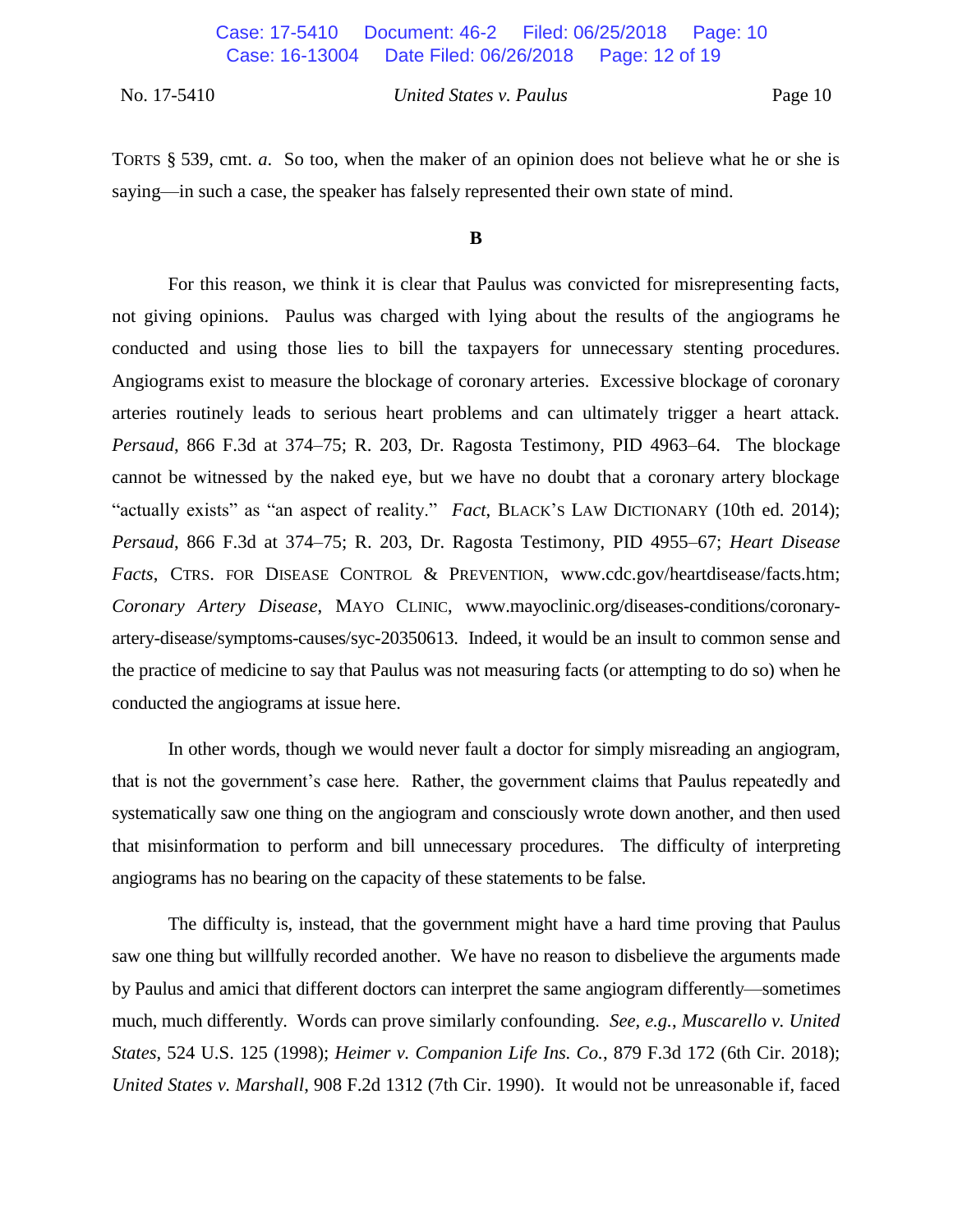$\overline{a}$ 

#### No. 17-5410 *United States v. Paulus* Page 11

with the evidence now cited to us, a jury concluded that Paulus was acting in good faith and that the government's experts were "unfairly second-guessing his reasonable decisions" and making incorrect assumptions about the medical science. *Persaud*, 866 F.3d at 384. Indeed, Paulus's counsel made a similar case to the jury, in the hopes that it would acquit his client.

But we are not the jury. And the jury, in this case, came to the opposite conclusion. *Persaud* makes it clear that Paulus cannot win a post-verdict motion for a judgment of acquittal simply by "dismantling the methodology of the government's expert witnesses." *Id.* at 381.**<sup>1</sup>** However difficult it might be for a cardiology expert to prove that his colleague was lying about what he saw on a scan, and however imprecise the science might be, "[T]he reliability and believability of expert testimony, once that testimony has been properly admitted, is exclusively for the jury to decide." *Id.* at 380–81. As in *Persaud*, so too with Paulus: "It cannot be the case that a juror acts irrationally as a matter of law when he credits the testimony of one expert witness over another." *Id.* at 381.

Here, the government presented a phalanx of experts who testified that Paulus systematically recorded severe blockages even when the angiograms only showed mild blockages or no blockage at all. *See* R. 203, Dr. Ragosta Testimony, PID 5001–116 (reviewing 62 patients where Paulus had recorded 70% stenosis or higher, and concluding that the actual level of stenosis was 40% or lower); R. 212, Dr. Morrison Testimony, PID 5705–19 (discussing four patients where Paulus had recorded 70% stenosis or higher, and concluding that the actual level of stenosis was 50% or lower for three of them and that the fourth had no blockages); R. 223, Dr. Moliterno Testimony, PID 6663–708 (same, except all six patients reviewed had 50% stenosis or lower).

These opinions, having been accepted into evidence, are sufficient to carry the government's burden of proof. They assert that Paulus routinely exaggerated what he saw on his patients' angiograms, and therefore that his statements were false. That is all the statutes require

<sup>&</sup>lt;sup>1</sup>An exception to this rule might be in the rare case where the scientific literature proved that an expert's opinion was so fundamentally unsound under *Daubert* that admitting it would have been an abuse of discretion. *See Tamraz v. Lincoln Elec. Co.*, 620 F.3d 665, 667–78 (6th Cir. 2010). In those cases, it would probably also be true that no reasonable jury would have credited the evidence. *See id.* But that is not true in a case like this, where a medical opinion occupies the daylight between "absolute certainty" and a mere "hunch." *Id.*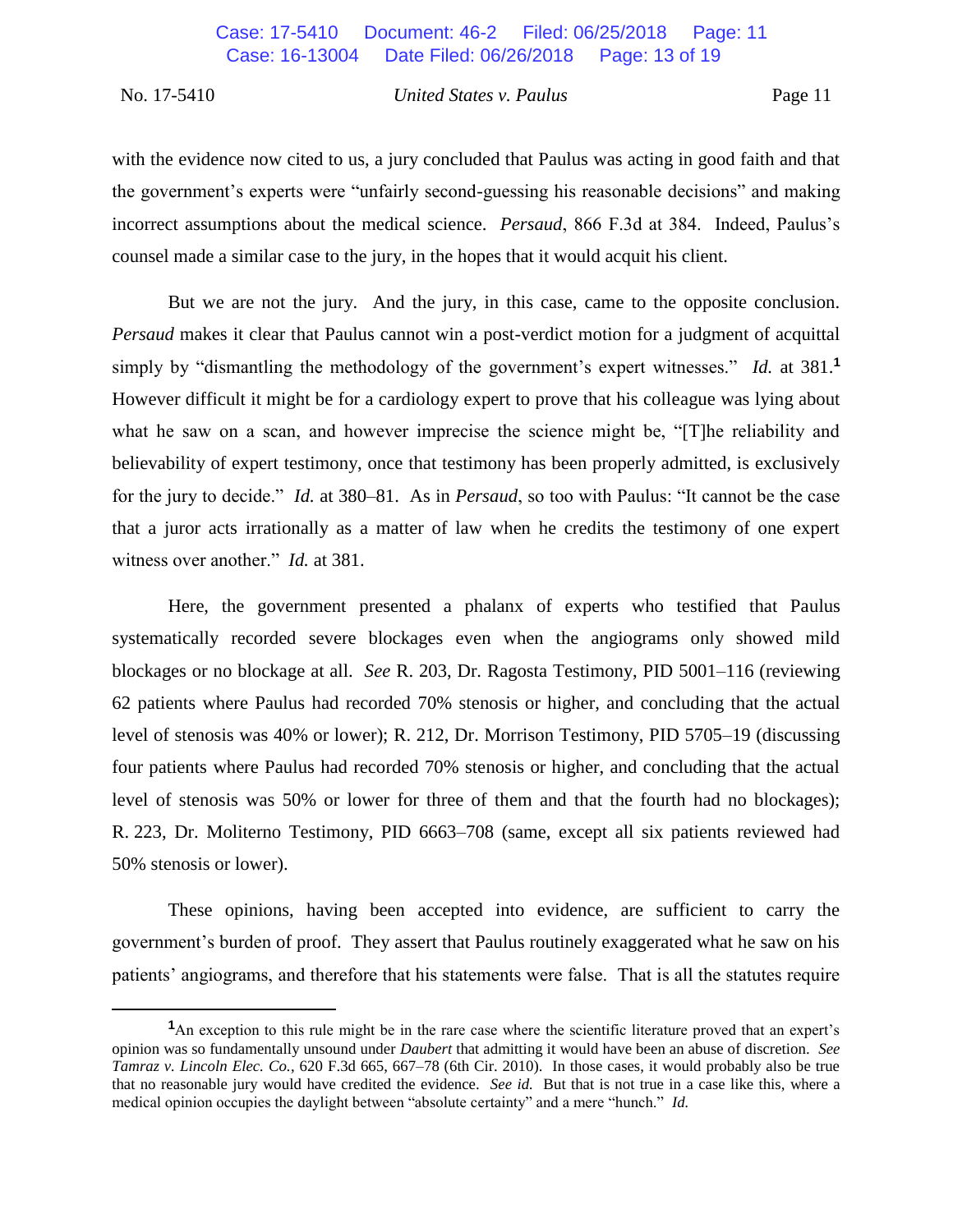from the government. If one juror had a reasonable doubt about the persuasiveness of the government's experts, he or she could have prevented the jury from returning a guilty verdict. *See Richardson v. United States*, 526 U.S. 813, 817 (1999). But the court may not enter a judgment of acquittal merely because it doubts the persuasiveness of the government's expert testimony. We therefore uphold the jury's finding that Paulus made a false statement.

## **C**

The district court also found that the government failed to prove fraudulent intent. Although they are legally separate inquiries, the district court's intent analysis leaned heavily on its erroneous finding that angiogram readings cannot be false. This overlapping analysis was not itself erroneous, but the district court's flawed premise led it to the incorrect outcome once again.

To convict Paulus, the government had to show that his false statements were willful and that he acted with intent to defraud. 18 U.S.C. §§ 1035, 1347; *Persaud*, 866 F.3d at 308, 384. The government need not offer direct evidence; instead, "a jury may consider circumstantial evidence and infer intent from evidence of efforts to conceal the unlawful activity, from misrepresentations, from proof of knowledge, and from profits." *Persaud*, 866 F.3d at 380. As the district court noted, a doctor may not be convicted of fraud for mere mistaken judgments or good-faith efforts to treat patients to the best of his ability. *See id.* When deciding a motion for a judgment of acquittal, however, the court can only ask whether the government presented evidence allowing a reasonable jury to find that Paulus lied about what he saw on the angiograms with the intent to deceive the government. *Id.* at 379–80.

The government has carried its burden here. At trial, the government presented evidence of Paulus's "astronomical" billing numbers, his enormous salary, injured patients' testimony, and other evidence about KDMC's behavior that supported an inference that something was amiss. The prosecutors then showed the jury around 100 angiograms and offered expert testimony explaining that Paulus had recorded severe blockages where none existed. At the end of the government's case, a reasonable jury could be left with the impression that the problems in this case came from a lengthy pattern of fraudulent over-diagnosing by Paulus. Although Paulus engaged in less egregious conduct than the doctor in *Persaud*, we never indicated that a lesser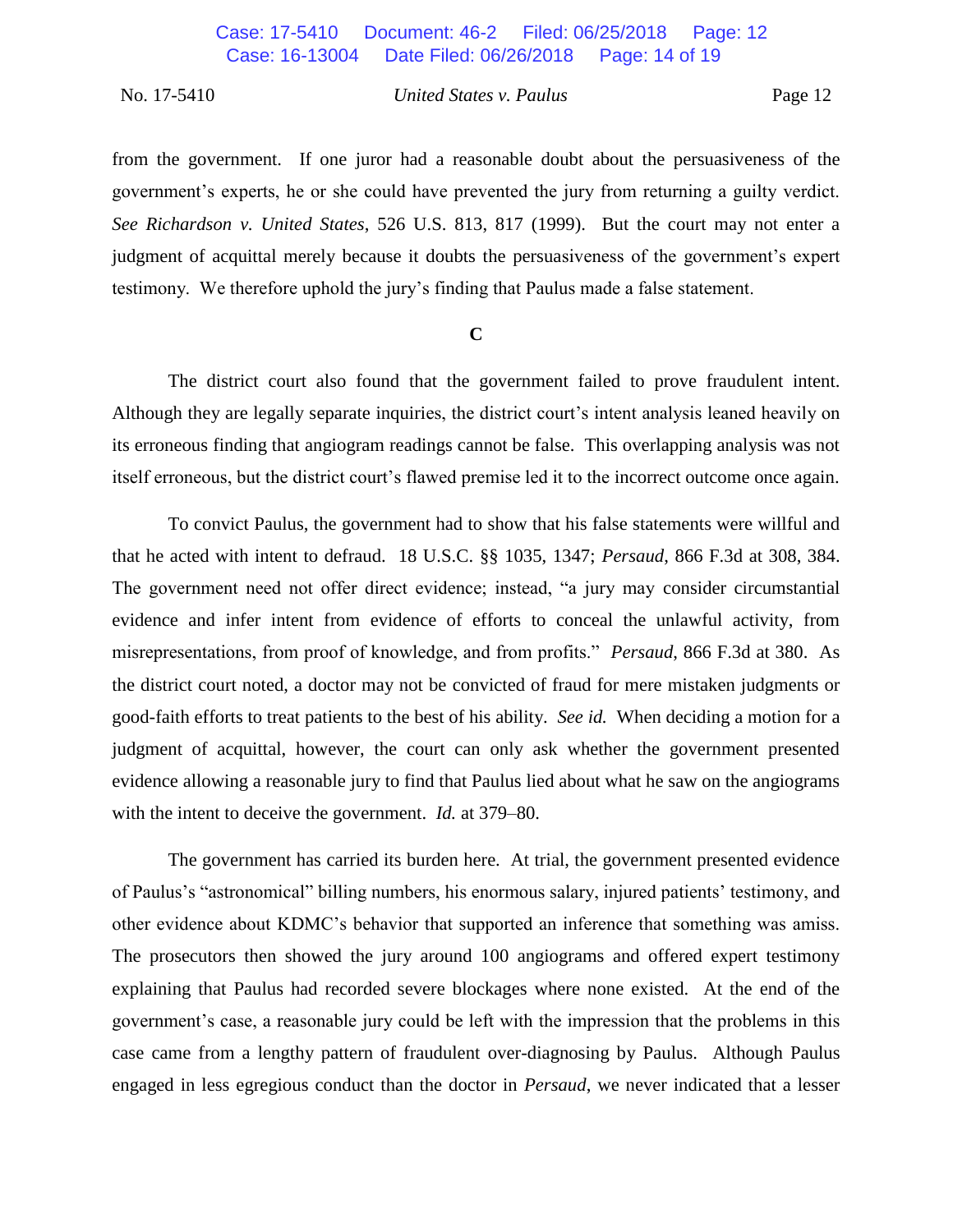quantum of evidence would have resulted in a judgment of acquittal in that case. *Id.* at 374–77. We therefore uphold the jury's finding that Paulus acted willfully and with fraudulent intent.

In sum, Paulus's arguments come too little and too late. The place to challenge unreliable expert testimony is in a *Daubert* motion or through impeachment at trial. Paulus tried both strategies; he lost both times. Rule 29 does not give him a third bite at the apple. Accordingly, we vacate the judgment of acquittal and reinstate the jury's guilty verdict.

#### **III**

The district court also conditionally granted Paulus's motion for a new trial. When a court grants a judgment of acquittal, it must also "conditionally determine whether any motion for a new trial should be granted if the judgment of acquittal is later vacated or reversed." Fed. R. Crim. P. 29(d)(1). In doing so, it "must specify the reasons" for granting or denying the new trial. *Id.* A district court's decision on a motion for a new trial is reviewed for an abuse of discretion. *See United States v. LaVictor*, 848 F.3d 428, 455 (6th Cir. 2017).

## **A**

Paulus's motion was based on a litany of alleged legal errors and on the weight of the evidence. The district court rejected all but three of those arguments. And the three arguments the district court accepted all went to the weight of the evidence. First, the district court credited Paulus's argument that the KBML settlement, his salary, and the overall number of procedures were not probative of his fraudulent intent. Second, the district court agreed with Paulus's argument that the evidence failed to prove he made a false statement. And third, the district court found persuasive Paulus's argument that the evidence failed to prove he acted with fraudulent intent.

But the district court's analysis of Paulus's winning arguments left much to be desired. In deciding the new-trial motion, the district court had to take on a different role than when reviewing the acquittal motion: the district court had to act as the "thirteenth juror" to "consider the credibility of witnesses and the weight of the evidence" to ensure there had not been a miscarriage of justice. *United States v. Lutz*, 154 F.3d 581, 589 (6th Cir. 1998). Although the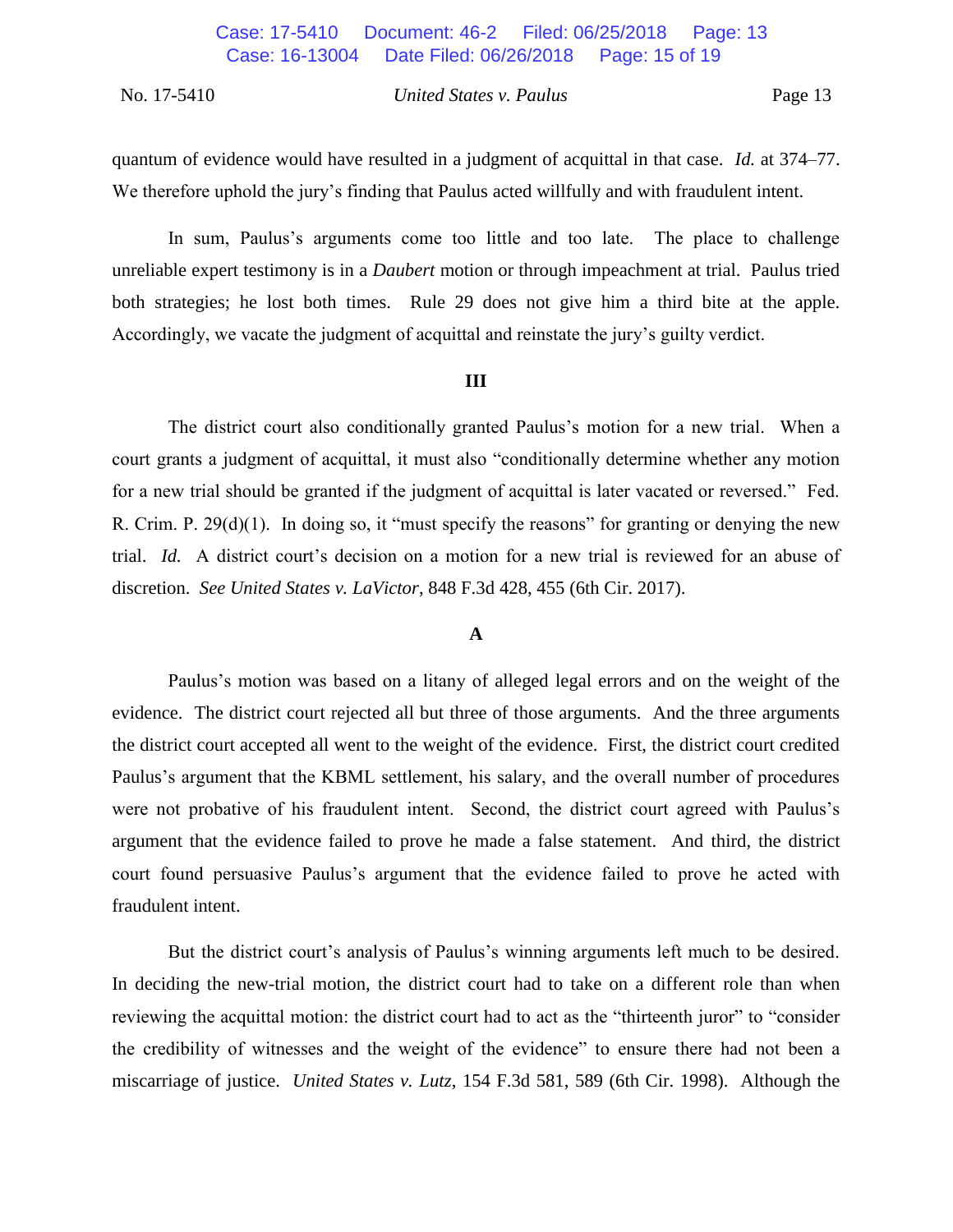district court mentioned that role in passing, no detailed credibility findings or weighing of evidence ever came. Instead, the district court simply provided these conclusory statements:

The Court thoroughly considered all of this evidence in the acquittal section [of the order] and found it to be insubstantial circumstantial evidence. Accordingly, no further discussion is warranted.

Under the acquittal standard, the Court places its thumb on the scale in favor of the Government. When the Court removes its thumb from the scale and considers the evidence as the thirteenth juror, without drawing all reasonable inferences in favor of the Government, the Court must also conclude that the jury's verdict was against the manifest weight of the evidence.

This does not satisfy Rule  $29(d)(1)$ 's requirement that the court explain why the verdict was against the weight of the evidence. This requirement exists for a reason: without an actual explanation, we cannot determine whether the district court abused its discretion. An abuse of discretion occurs when a district court (1) relies on clearly erroneous factual findings, (2) improperly applies the law, or (3) uses an erroneous legal standard. *See United States v. Munoz*, 605 F.3d 359, 366 (6th Cir. 2010). Here, if the district court conditionally granted a new trial for the same reasons—and only the same reasons—that it granted a judgment of acquittal, then it abused its discretion. As explained above, the district court improperly applied the law when ruling that angiogram interpretations cannot be false and that things such as an abnormally high salary or procedure rate cannot be probative of fraudulent intent. But if the district court simply "disagree[d] with the jury's resolution of conflicting evidence," *Lutz*, 154 F.3d at 589, we might not find an abuse of discretion. Instead, we would have to examine the record to determine whether the district court relied on clearly erroneous factual findings.

We therefore vacate the order granting a new trial and remand so the district court can reconsider its ruling in light of Part II of this opinion. If, after giving due respect to the weight of a jury verdict in our criminal-justice system, the district court still finds that the verdict was against the manifest weight of the evidence and resulted in a miscarriage of justice, then it should provide a detailed analysis explaining why.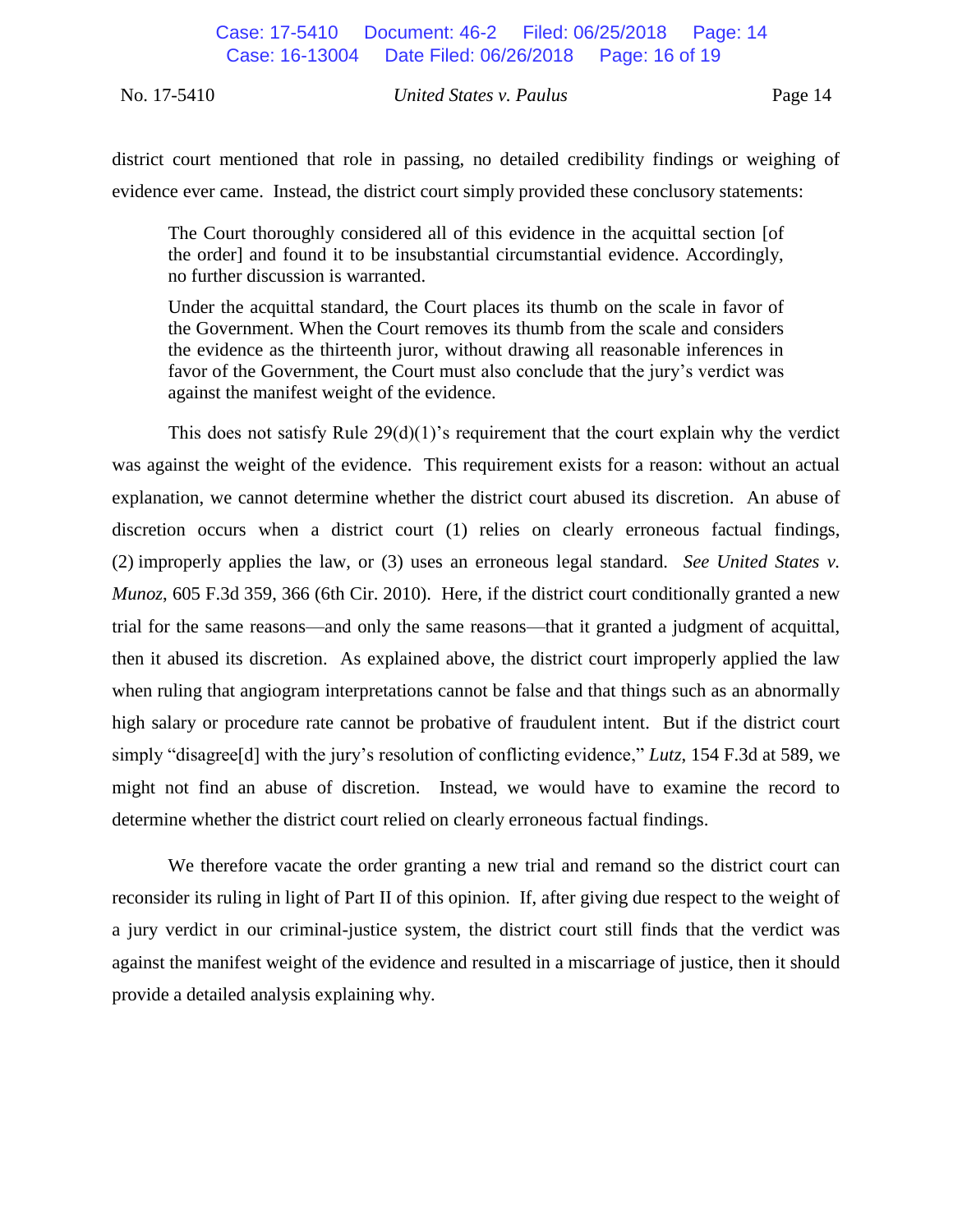## **B**

Paulus asks us to affirm on other grounds, arguing that two legal errors also justified a new trial. First, he claims that the "altered" angiograms should not have been admitted into evidence. Second, he argues that Paulus's settlement with the KBML was admitted in violation of Rule 408 of the Federal Rules of Evidence. We review all such evidentiary rulings for an abuse of discretion, and we find none here. *United States v. Lattner*, 385 F.3d 947, 958 (6th Cir. 2004).

First, the archived angiograms. Paulus asserts that the images presented to the jury were not strictly the same as the ones he actually viewed. This is only half true, and is wholly irrelevant. The Rules of Evidence do require that the proponent of an image "produce evidence sufficient to support a finding that the item is what the proponent claims it is." Fed. R. Evid. 901(a). But the government did that here. It elicited testimony from at least three doctors that such "archived" images were the same as the ones Paulus viewed in the lab, just at a lower resolution. These same doctors also testified that the images were "good enough . . . for clinical judgment," and were "of diagnostic quality." Thus, the government carried its initial burden of showing that the angiogram images are "what the proponent claims." Fed. R. Evid. 901(a).

Paulus's only avenue of victory is to create a "genuine question" about the accuracy of the archival images under Rule 1003. R. 155, Mem. & Order, PID 3398 (admitting the angiograms as accurate "duplicates"). His brief makes no attempt at accomplishing this. Instead, he fixates on the government's initial burden of authentication under Rule 901, and he does not cite or analyze any authority showing that the duplicates were inaccurate. Thus, to the extent Paulus seeks relief through this argument, it is forfeited. *Indeck Energy Servs., Inc. v. Consumers Energy Co.*, 350 F.3d 972, 979 (2000).

Next, the KBML order. Paulus claims that, despite its "little evidentiary value," the government improperly relied on the order at trial to prove his intent. To start with, Paulus has forfeited any argument that the settlement violated any rule, much less Rule 408, because he did not object to its admission (or the government's reference to it) on this basis during trial.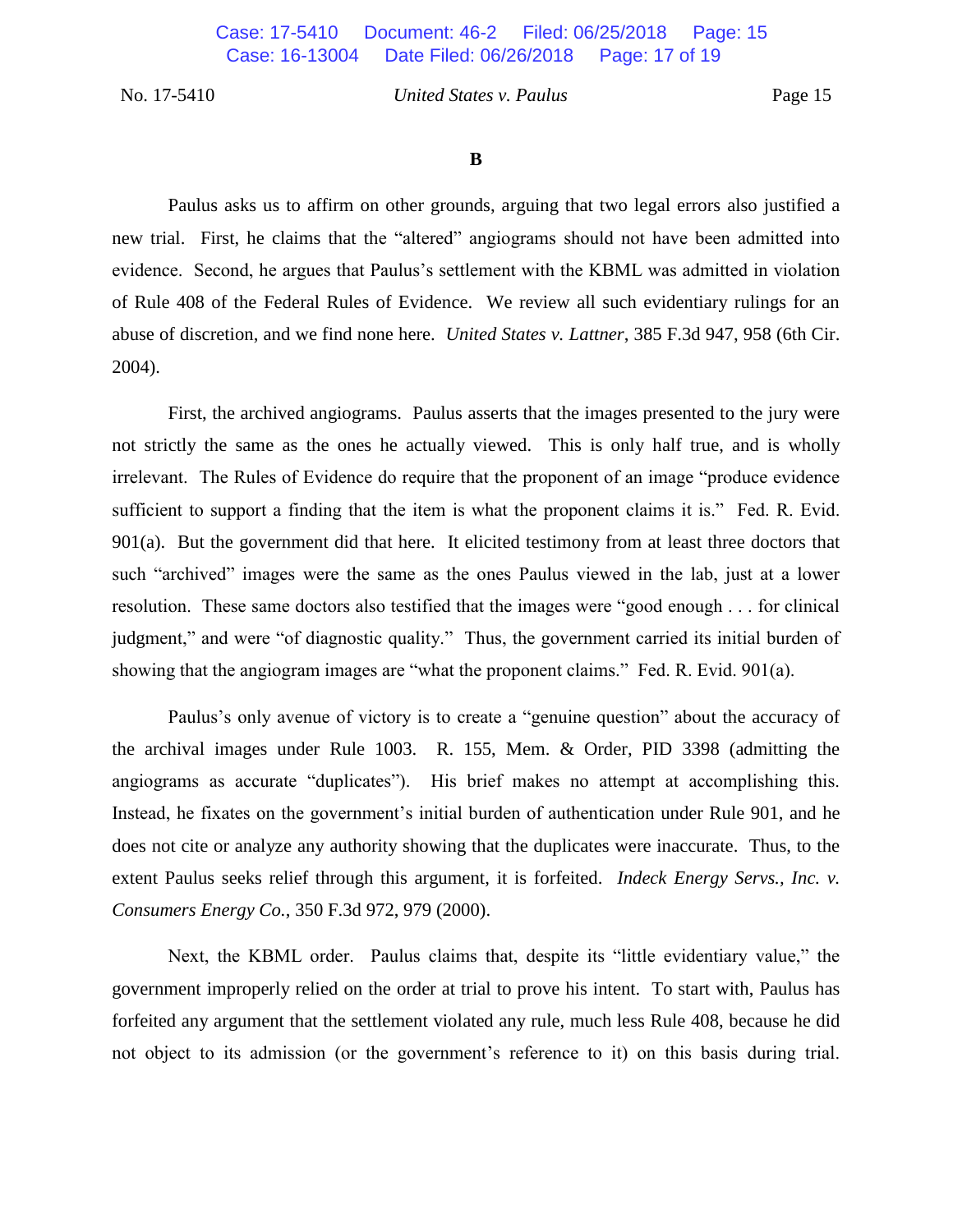We therefore review the admission of the order only for plain and prejudicial error, on top of the generous abuse-of-discretion standard. *United States v. Pierce*, 62 F.3d 818, 831 (6th Cir. 1995).

There was no plain error in admitting the order. Rule 408 expressly allows the introduction of "conduct or a statement made during compromise negotiations" if they are "offered in a criminal case and when the negotiations related to a claim by a public office in the exercise of its regulatory, investigative, or enforcement authority." Fed. R. Evid. 408(a)(2); *United States v. Davis*, 596 F.3d 852, 860 (D.C. Cir. 2010); *United States v. Prewitt*, 34 F.3d 436, 439 (7th Cir. 1994). This is exactly what the government did—it introduced statements, made by Paulus, as part of a stipulated agreement with the KBML over his medical license. At least on its face, Rule 408 contemplates that this evidence would be admissible in a criminal prosecution.

Paulus also identifies several advisory comments to the rule that ostensibly require exclusion. *See* Fed. R. Evid. 408, Advisory Comm. n. to 2006 Amendments ("An offer or acceptance of a compromise of any civil claim is excluded under the Rule if offered against the defendant as an admission of fault . . . . Unlike a direct statement of fault, an offer or acceptance of a compromise is not very probative of the defendant's guilt."). But he overlooks the fact that the same notes also point out that "statements and conduct" that amount to an admission of fault *are* admissible under the rule. *Id.* As the government argues, the agreement contains a concession by Paulus that the KBML "could conclude that he has engaged in conduct" which violates the law. It also cites specific findings by KBML about Paulus's conduct and the agency's belief that Paulus had violated the rules governing the practice of medicine. Although the government's references to the agreement might walk the fine line between an "acceptance" of a compromise and an admission of liability, we cannot say that the district court plainly abused its discretion in admitting the evidence here.